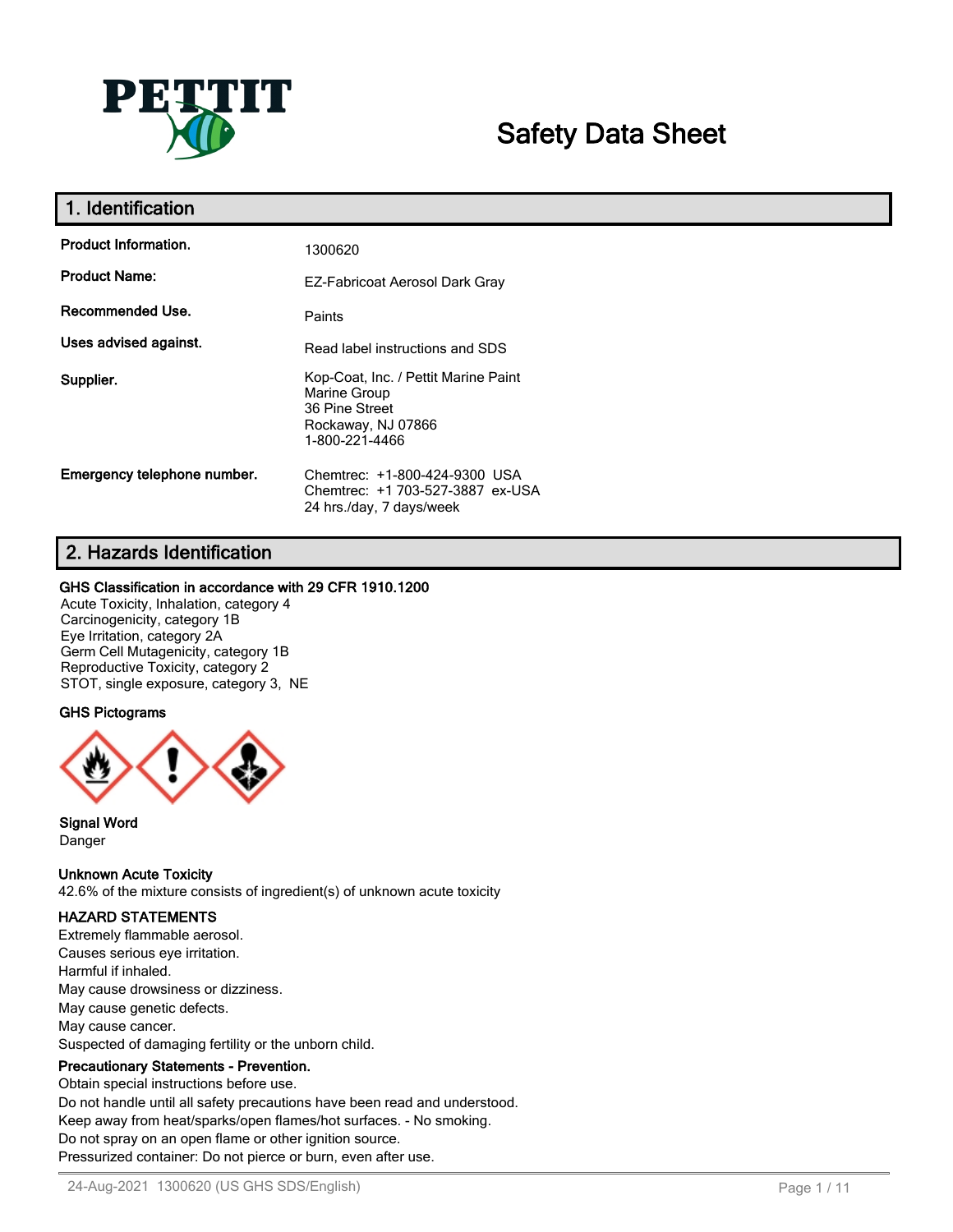Avoid breathing dust/fume/gas/mist/vapors/spray.

Wash face and hands and any exposed skin thoroughly after handling.

Use only outdoors or in a well-ventilated area.

Wear protective gloves/protective clothing/eye protection/face protection

#### **Precautionary Statements - Response.**

If inhaled: Remove person to fresh air and keep comfortable for breathing.

If in eyes: Rinse cautiously with water for several minutes. Remove contact lenses, if present and easy to do. Continue rinsing.

If exposed or concerned: Get medical advice/attention.

Call a poison center/doctor if you feel unwell.

If eye irritation persists: Get medical advice/attention.

#### **Precautionary Statements - Storage.**

Store in a well-ventilated place. Keep container tightly closed.

Store locked up.

Store at temperatures not exceeding 50 °C/122 °F. Protect from sunlight.

#### **Precautionary Statements - Disposal.**

Dispose of contents in accordance with local/regional/national/international regulations.

### **3. Composition/Information on Ingredients**

| <b>Chemical Name</b>                        | CAS-No.    | <u>Wt. %</u> |
|---------------------------------------------|------------|--------------|
| <b>ACETONE</b>                              | 67-64-1    | 25-50        |
| <b>Butanone</b>                             | 78-93-3    | $10 - 25$    |
| Propane                                     | 74-98-6    | $10 - 25$    |
| Methyl isobutyl ketone                      | 108-10-1   | $10 - 25$    |
| <b>Butane</b>                               | 106-97-8   | $2.5 - 10$   |
| <b>XYLENE</b>                               | 1330-20-7  | $1.0 - 2.5$  |
| <b>GLYCOL ETHER PNB</b>                     | 5131-66-8  | $1.0 - 2.5$  |
| Amorphous Silica                            | 7631-86-9  | $0.1 - 1.0$  |
| Toluene                                     | 108-88-3   | $0.1 - 1.0$  |
| Titanium dioxide                            | 13463-67-7 | $0.1 - 1.0$  |
| Solvent naphtha (petroleum), light aromatic | 64742-95-6 | $0.1 - 1.0$  |
| Ethyl Benzene                               | 100-41-4   | $0.1 - 1.0$  |
| Carbon black                                | 1333-86-4  | $0.1 - 1.0$  |

The exact percentage (concentration) of composition has been withheld as a trade secret.

### **4. First-aid Measures**

#### **Description of first-aid measures.**

#### **General advice.**

Move victim to a safe isolated area. When symptoms persist or in all cases of doubt seek medical advice. Call a poison control center or doctor for treatment advice.

#### **Inhalation.**

Move to fresh air. Apply artificial respiration if victim is not breathing. Call a poison control center or doctor for treatment advice.

#### **Skin contact.**

Wash off immediately with soap and plenty of water. Remove all contaminated clothes and shoes. Remove and wash contaminated clothing before re-use. Call a poison control center or doctor for treatment advice.

#### **Eye contact.**

Immediately flush with plenty of water. After initial flushing, remove any contact lenses and continue flushing for at least 15 minutes. Call a poison control center or doctor for treatment advice.

#### **Ingestion.**

Do not induce vomiting unless directed to do so by a physician or poison control center. Never give anything by mouth to an unconscious person. If swallowed, call a poison control center or doctor immediately.

#### **Symptoms.**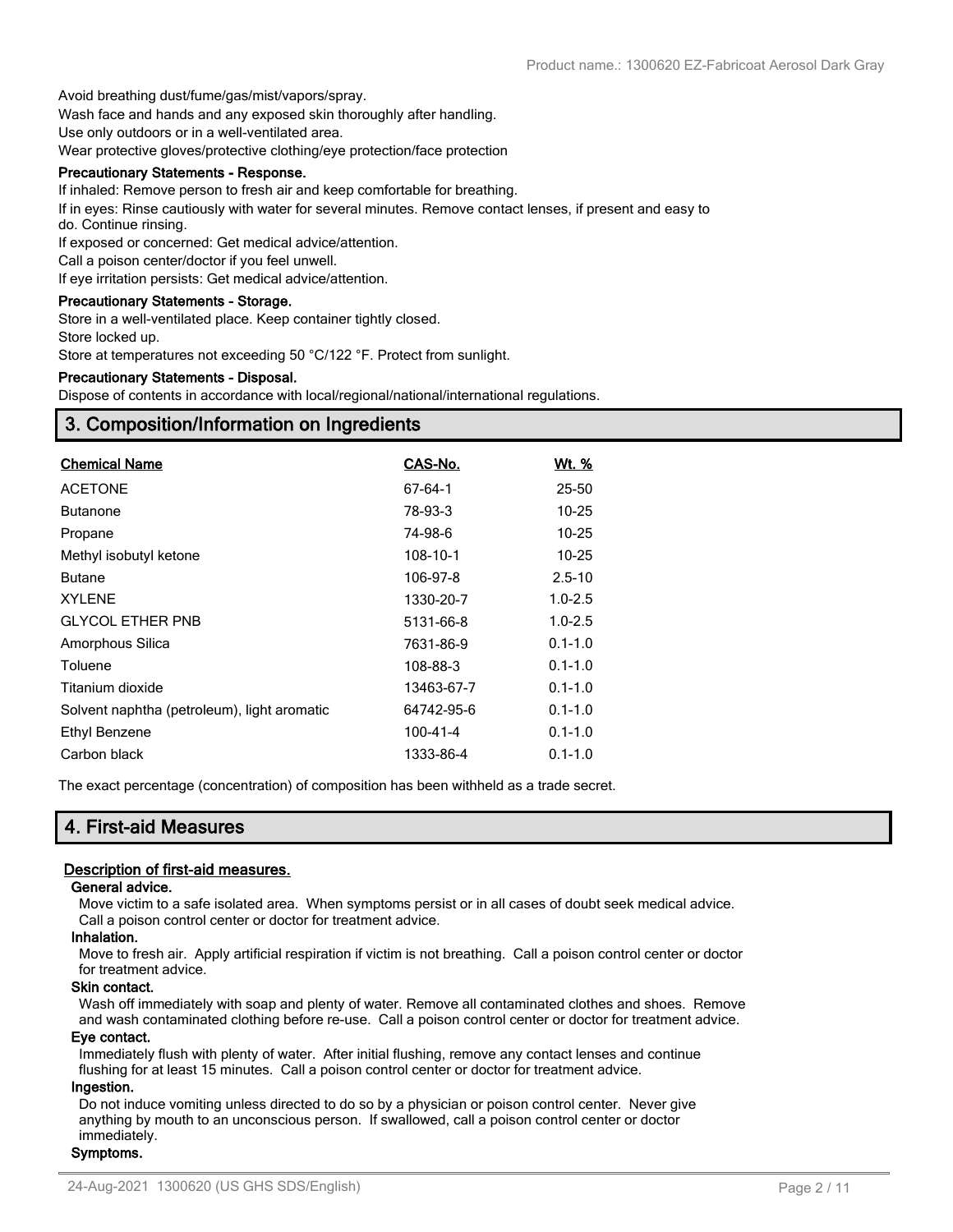See Section 2 and Section 11, Toxicological effects for description of potential symptoms.

#### **Notes to physician.**

Treat symptomatically.

### **5. Fire-fighting Measures**

#### **Extinguishing media.**

#### **Suitable extinguishing media.**

Use:. Dry powder. Alcohol-resistant foam. Carbon dioxide (CO<sub>2</sub>). Water may be used to cool and prevent the rupture of containers that are exposed to the heat from a fire.

#### **Extinguishing media which shall not be used for safety reasons.**

Water may be unsuitable for extinguishing fires.

#### **Special hazards arising from the substance or mixture.**

Vapors may travel to areas away from work site before igniting/flashing back to vapor source. Thermal decomposition can lead to release of irritating and toxic gases and vapors. Most vapors are heavier than air. Vapors may spread along ground and collect in low or confined areas (sewers, basements, tanks). Vapors may travel to source of ignition and flash back. Air/vapor mixtures may explode when ignited. Containers may explode when heated.

#### **Advice for firefighters.**

Evacuate personnel to safe areas.As in any fire, wear self-contained breathing apparatus pressure-demand, MSHA/NIOSH (approved or equivalent) and full protective gear.

### **6. Accidental Release Measures**

#### **Personal precautions, protective equipment and emergency procedures.**

#### **Personal precautions.**

Avoid contact with skin, eyes and clothing. Ensure adequate ventilation, especially in confined areas. All equipment used when handling the product must be grounded. Eliminate all ignition sources (no smoking, flares, sparks or flames in immediate area). Wear protective gloves/clothing and eye/face protection. Stop all work that requires a naked flame, stop all vehicles, stop all machines and equipment that may cause sparks or flames. Do not breathe vapors or spray mist. Avoid exceeding of the given occupational exposure limits (see section 8). Thoroughly decontaminate all protective equipment after use.

#### **Advice for emergency responders.**

Refer to protective measures listed in sections 7 and 8. Use personal protection recommended in Section 8.

#### **Environmental precautions.**

Prevent further leakage or spillage if safe to do so. Do not allow material to contaminate ground water system. Prevent entry into waterways, sewers, basements or confined areas. See Section 12 for additional Ecological information.

#### **Methods and materials for containment and cleaning up.**

#### **Methods for Containment.**

Absorb with earth, sand or other non-combustible material and transfer to containers for later disposal. Prevent further leakage or spillage if safe to do so. Pick up and transfer to properly labeled containers. Clean contaminated surface thoroughly. Ground and bond containers when transferring material. Take precautionary measures against static discharges. Use personal protective equipment. Remove all sources of ignition.

#### **Methods for cleaning up.**

Prevent further leakage or spillage if safe to do so. Keep away from open flames, hot surfaces and sources of ignition. Keep in suitable and closed containers for disposal. All equipment used when handling the product must be grounded. Keep combustibles (wood, paper, oil, etc) away from spilled material. Ventilate the area. Use personal protective equipment as required. Shut off ignition sources; including electrical equipment and flames. Clean contaminated objects and areas thoroughly while observing environmental regulations. Never return spills in original containers for re-use.

#### **Reference to other sections.**

See section 8 for more information.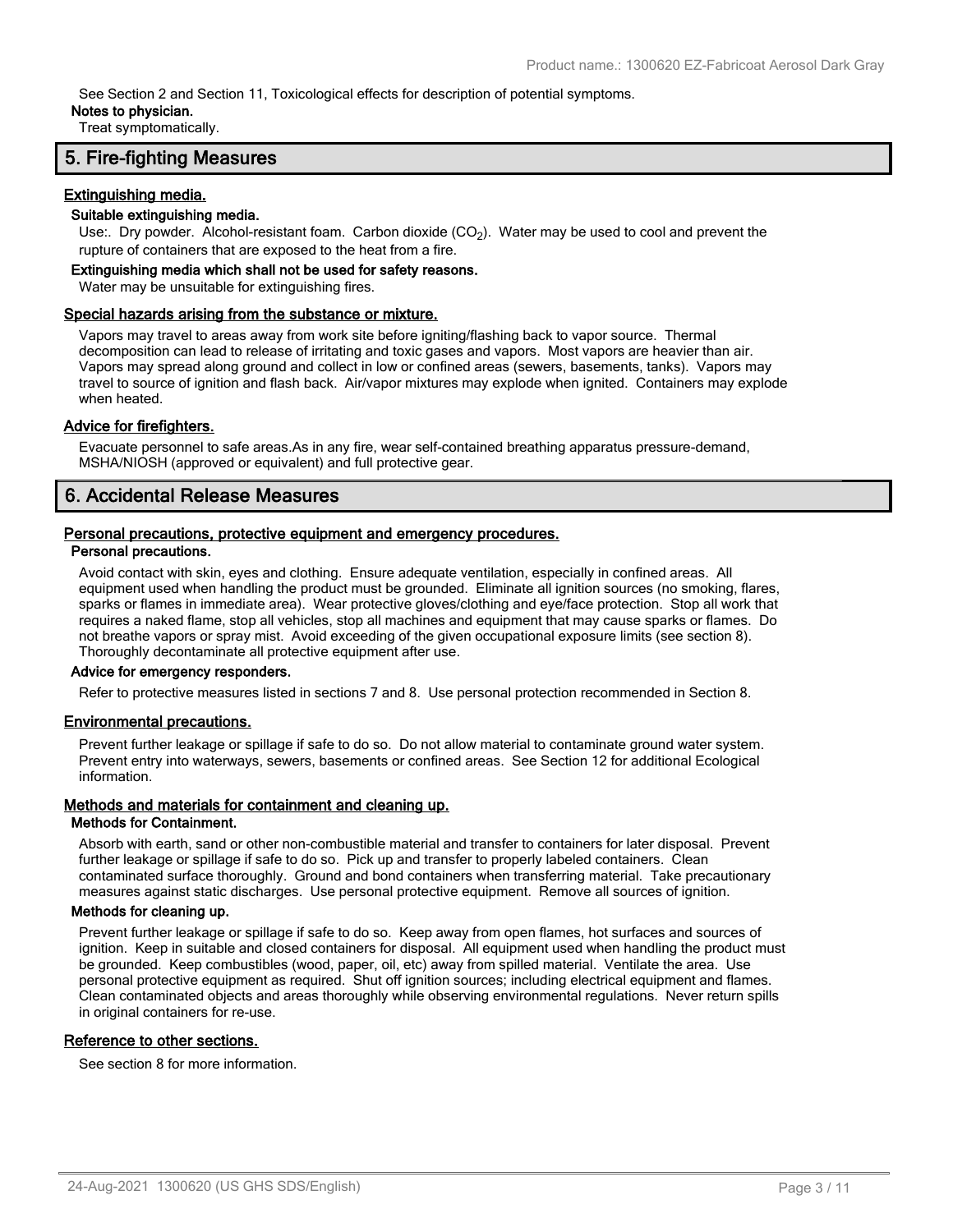### **7. Handling and Storage**

#### **Conditions for safe storage, including any incompatibilities.**

#### **Advice on safe handling.**

Avoid contact with skin, eyes and clothing. Handle in accordance with good industrial hygiene and safety practice. Keep away from open flames, hot surfaces and sources of ignition. Take precautionary measures against static discharges. Do not breathe vapors or spray mist. Do not puncture or incinerate cans. Use according to package label instructions. Do not pressurize, cut, weld, braze, solder, drill, grind, or expose container to heat, flame, sparks, static electricity, or other sources of ignition. Wash hands before breaks and immediately after handling the product. Ground and bond containers when transferring material. All equipment used when handling the product must be grounded.

#### **Hygiene measures.**

Handle in accordance with good industrial hygiene and safety practice for diagnostics. Do not eat, drink or smoke when using this product. Remove and wash contaminated clothing before re-use. Avoid contact with skin, eyes and clothing. Wash hands before breaks and immediately after handling the product.

#### **Storage Conditions.**

Keep container closed when not in use. Do not puncture or incinerate cans. Keep in properly labeled containers. Keep containers tightly closed in a dry, cool and well-ventilated place. Store in accordance with local regulations. Keep from freezing. Keep away from food, drink and animal feedingstuffs. Keep away from heat, hot surfaces, sparks, open flames and other ignition sources. No smoking.

### **8. Exposure Controls/Personal Protection**

| Ingredients with Occupational Exposure Limits |                      |                       |                      |                         |
|-----------------------------------------------|----------------------|-----------------------|----------------------|-------------------------|
| <b>Chemical Name</b>                          | <b>ACGIH TLV-TWA</b> | <b>ACGIH-TLV STEL</b> | <b>OSHA PEL-TWA</b>  | <b>OSHA PEL-CEILING</b> |
| <b>ACETONE</b>                                | $250$ ppm            | $500$ ppm             | $1000$ ppm           | N.E.                    |
| <b>Butanone</b>                               | $200$ ppm            | $300$ ppm             | $200$ ppm            | N.E.                    |
| Propane                                       | N.E.                 | N.E.                  | $1000$ ppm           | N.E.                    |
| Methyl isobutyl ketone                        | 20 ppm               | 75 ppm                | $100$ ppm            | N.E.                    |
| <b>Butane</b>                                 | N.E.                 | $1000$ ppm            | N.E.                 | N.E.                    |
| <b>XYLENE</b>                                 | $100$ ppm            | $150$ ppm             | $100$ ppm            | N.E.                    |
| Toluene                                       | 20 ppm               | N.E.                  | $200$ ppm            | 300 ppm                 |
| Titanium dioxide                              | 10 mg/m $3$          | N.E.                  | 15 mg/m $3$          | N.E.                    |
| Ethyl Benzene                                 | 20 ppm               | N.E.                  | $100$ ppm            | N.E.                    |
| Carbon black                                  | $3 \text{ mg/m}^3$   | N.E.                  | $3.5 \text{ mg/m}^3$ | N.E.                    |

**TLV = Threshold Limit Value TWA = Time Weighted Average PEL = Permissible Exposure Limit STEL = Short-Term Exposure Limit N.E. = Not Established**

#### **Engineering Measures.**

Ensure adequate ventilation, especially in confined areas. Apply technical measures to comply with the occupational exposure limits.

#### **Personal protective equipment.**

#### **Eye/Face Protection.**

If splashes are likely to occur, wear:. Face-shield. Safety glasses with side-shields. Tightly fitting safety goggles.

#### **Skin and body protection.**

Use:. Long sleeved clothing. Protective shoes or boots. Solvent-resistant gloves. Solvent-resistant apron and boots. Wear impervious gloves and/or clothing if needed to prevent contact with the material. Gloves must be inspected prior to use. Please observe the instructions regarding permeability and breakthrough time which are provided by the supplier of the gloves. Also take into consideration the specific local conditions under which the product is used, such as the danger of cuts, abrasion. Remove and wash contaminated clothing before re-use.

#### **Respiratory protection.**

Do not inhale aerosol. In case of mist, spray or aerosol exposure wear suitable personal respiratory protection and protective suit. In case of inadequate ventilation wear respiratory protection. If exposure limits are exceeded or irritation is experienced, respiratory protection should be worn. Respiratory protection must be provided in accordance with current local regulations.

### **9. Physical and chemical properties.**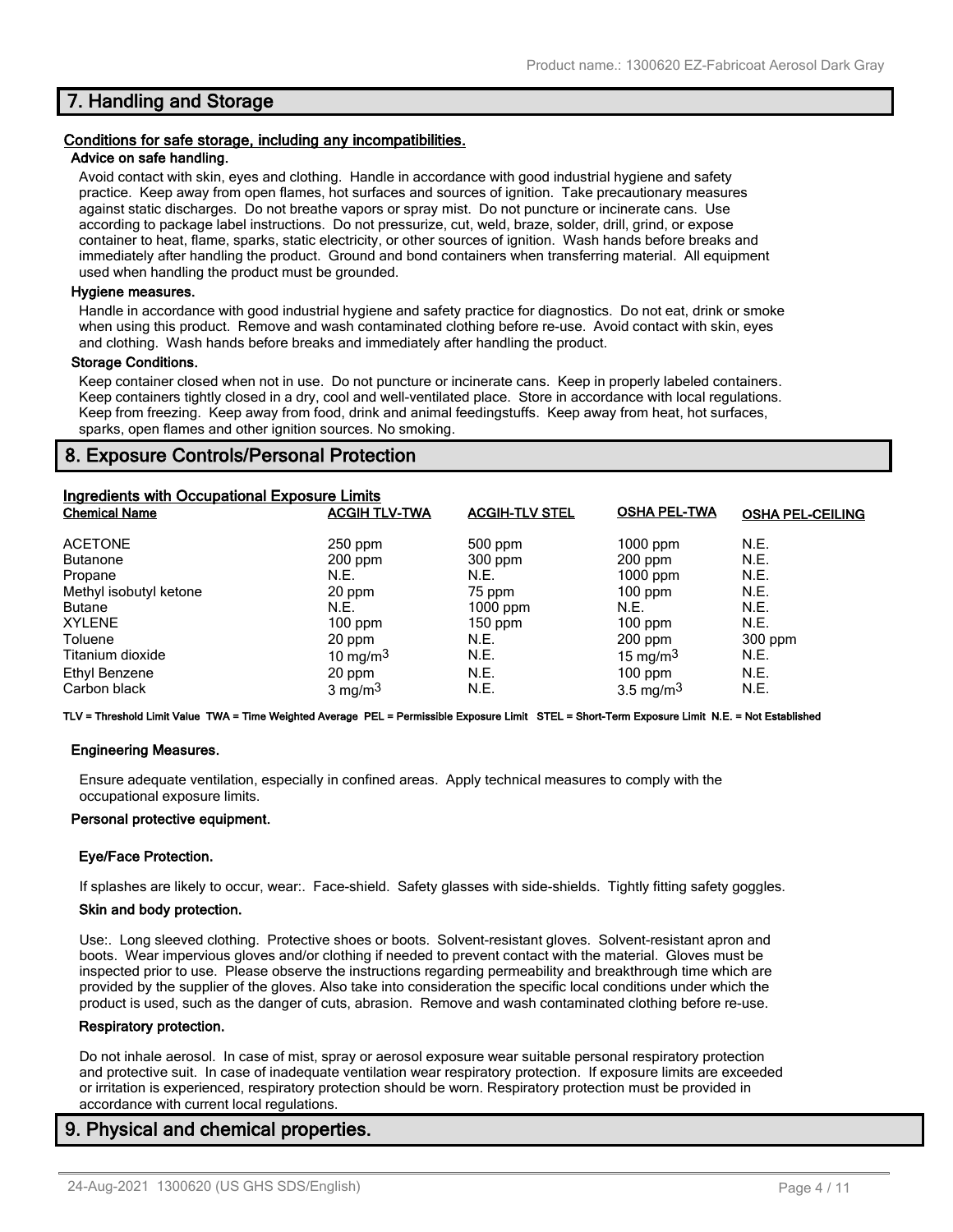**Information on basic physical and chemical properties.**

| <b>Physical state</b>                     | Aerosol                   |
|-------------------------------------------|---------------------------|
| Appearance                                | No Information            |
| Color                                     | Dark Gray                 |
| Odor                                      | No Information            |
| <b>Odor Threshold</b>                     | No Information            |
| рH                                        | No Information            |
| Melting/freezing point., °C (°F)          | No Information            |
| Flash Point., °C (°F)                     | $-20$ $(-4.00)$           |
| Boiling point/boiling range., °C (°F)     | 56 - 3,000 (132.8 - 5432) |
| <b>Evaporation rate</b>                   | No Information            |
| <b>Explosive properties.</b>              | No Information            |
| Vapor pressure.                           | No Information            |
| Vapor density.                            | No Information            |
| Specific Gravity. (g/cm <sup>3</sup> )    | 0.756                     |
| Water solubility.                         | No Information            |
| <b>Partition coefficient.</b>             | No Information            |
| Autoignition temperature., °C             | No Information            |
| Decomposition Temperature °C.             | No Information            |
| Viscosity, kinematic.                     | No Information            |
| Other information.                        |                           |
| Volatile organic compounds (VOC) content. | $622$ g/L                 |
| Density, Ib/gal                           | 6.299                     |

### **10. Stability and Reactivity**

#### **Reactivity.**

Stable under normal conditions.

#### **Chemical stability.**

Stable under recommended storage conditions.

#### **Possibility of hazardous reactions.**

None known based on information supplied.

#### **Conditions to Avoid.**

Heat (temperatures above flash point), sparks, ignition points, flames, static electricity. Keep away from heat and sources of ignition. Do not freeze.

#### **Incompatible Materials.**

None known based on information supplied.

#### **Hazardous Decomposition Products.**

Thermal decomposition can lead to release of irritating gases and vapours. Possible formation of carbon oxides, nitrogen oxides, and hazardous organic compounds.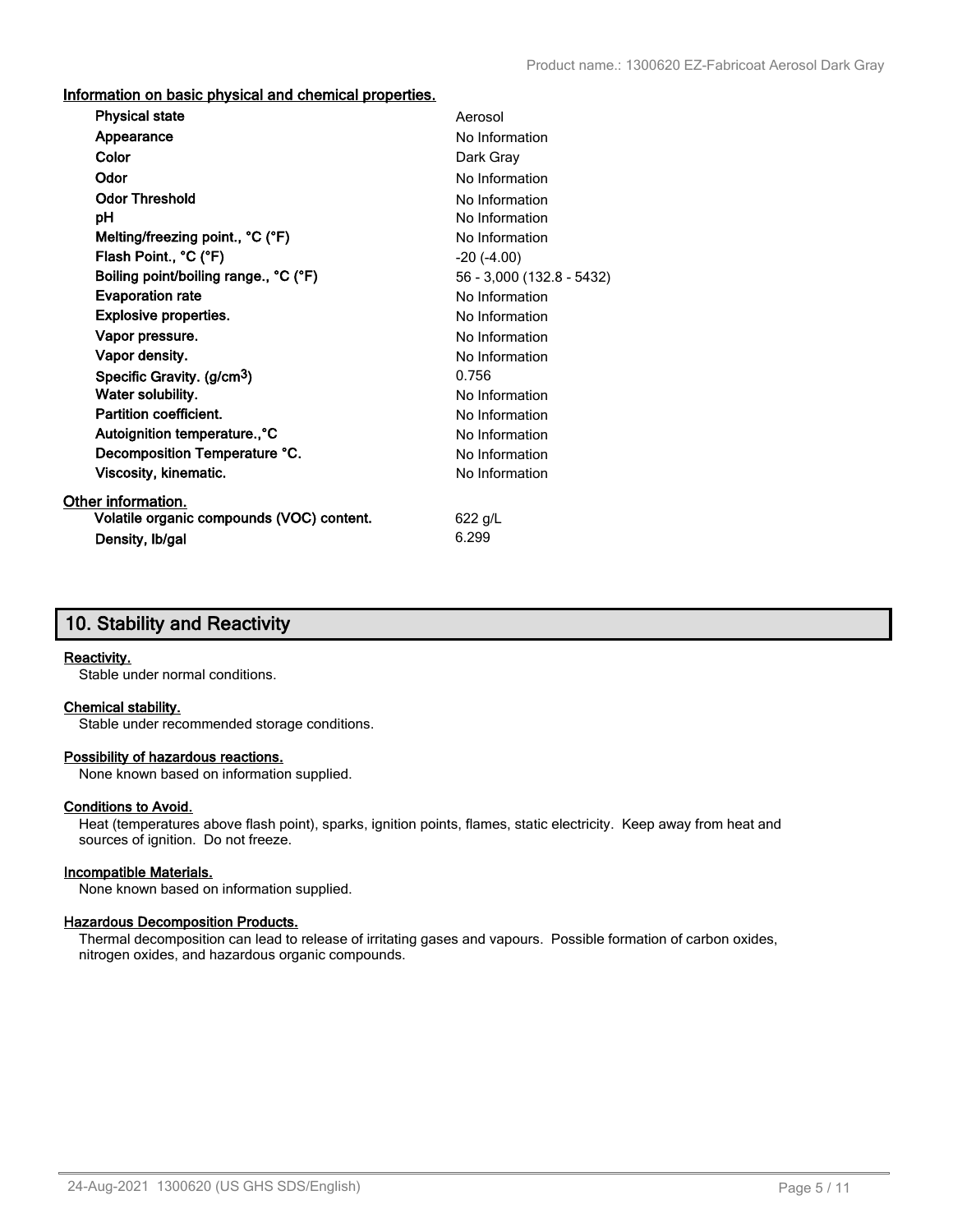### **11. Toxicological Information**

### **Information on toxicological effects.**

#### **Acute toxicity.**

### **Product Information**

No Information

# **The following values are calculated based on chapter 3.1 of the GHS document.**

**ATEmix (dermal)** 3,054.8 mg/kg **ATEmix (inhalation - dust/mist)** 2.94 mg/l

**ATEmix (oral)** 5,763.6 mg/kg

#### **Component Information.**

| CAS-No.        | <b>Chemical Name</b>                        | LD50 Oral        | LD50 Dermal           | <b>LC50 Inhalation</b>            |
|----------------|---------------------------------------------|------------------|-----------------------|-----------------------------------|
| $67 - 64 - 1$  | <b>ACETONE</b>                              | 6006 mg/kg Rat   | 2002 mg/kg Rat        | 50.1 mg/L Rat (Vapor)             |
| 78-93-3        | <b>Butanone</b>                             | 2483 mg/kg Rat   | 5000 mg/kg<br>Rabbit  | 11700 ppm Rat (Gas/Mist)          |
| 74-98-6        | Propane                                     | N.I.             | N.I.                  | >800000 ppm Rat (Gas/Mist)        |
| $108 - 10 - 1$ | Methyl isobutyl ketone                      | 2080             | 3000                  | $> 2000$ ppm (Rat) 4 h<br>(Vapor) |
| 106-97-8       | <b>Butane</b>                               | N.I.             | N.I.                  | 658 mg/L Rat (Vapor)              |
| 1330-20-7      | <b>XYLENE</b>                               | 3500 mg/kg Rat   | >4350 mg/kg<br>Rabbit | 29.08 mg/L Rat (Vapor)            |
| 5131-66-8      | <b>GLYCOL ETHER PNB</b>                     | 1900 mg/kg Rat   | >2000 mg/kg Rat N.I.  |                                   |
| 7631-86-9      | Amorphous Silica                            | 7900 mg/kg Rat   | >5000 mg/kg<br>Rabbit | N.I.                              |
| 108-88-3       | Toluene                                     | 2600 mg/kg Rat   | 12000 mg/kg<br>Rabbit | 12.5 mg/L Rat (Vapor)             |
| 64742-95-6     | Solvent naphtha (petroleum), light aromatic | 8400 mg/kg Rat   | N.I.                  | N.I.                              |
| 100-41-4       | Ethyl Benzene                               | 3500 mg/kg Rat   | 15400 mg/kg<br>Rabbit | NA (Dust)                         |
| 1333-86-4      | Carbon black                                | >15400 mg/kg Rat | N.I.                  | N.I.                              |

N.I. = No Information

#### **Skin corrosion/irritation.**

SKIN IRRITANT.

#### **Eye damage/irritation.**

No Information

#### **Respiratory or skin sensitization.**

No Information

#### **Ingestion.**

May be harmful if swallowed.

#### **Germ cell mutagenicity.**

No Information

### **Carcinogenicity.**

No Information

| CAS-No.        | <b>Chemical Name</b>   | <b>IARC</b>         | NTP                      | <b>OSHA</b> |
|----------------|------------------------|---------------------|--------------------------|-------------|
| $108 - 10 - 1$ | Methyl isobutyl ketone | IARC Group 2B       | $\overline{\phantom{a}}$ | -           |
| 1330-20-7      | <b>XYLENE</b>          | IARC Group 3        | $\overline{\phantom{a}}$ |             |
| 7631-86-9      | Amorphous Silica       | <b>IARC Group 3</b> | $\overline{\phantom{a}}$ |             |
| 108-88-3       | Toluene                | IARC Group 3        | $\overline{\phantom{a}}$ |             |
| 13463-67-7     | Titanium dioxide       | IARC Group 2B       | $\overline{\phantom{0}}$ | $\,$        |
| $100 - 41 - 4$ | Ethyl Benzene          | IARC Group 2B       | $\overline{\phantom{a}}$ |             |
| 1333-86-4      | Carbon black           | IARC Group 2B       | $\overline{\phantom{a}}$ |             |

#### **Reproductive toxicity.**

No Information

**Specific target organ systemic toxicity (single exposure).**

No Information

#### **Specific target organ systemic toxicity (repeated exposure).**

May cause damage to organs through prolonged or repeated exposure.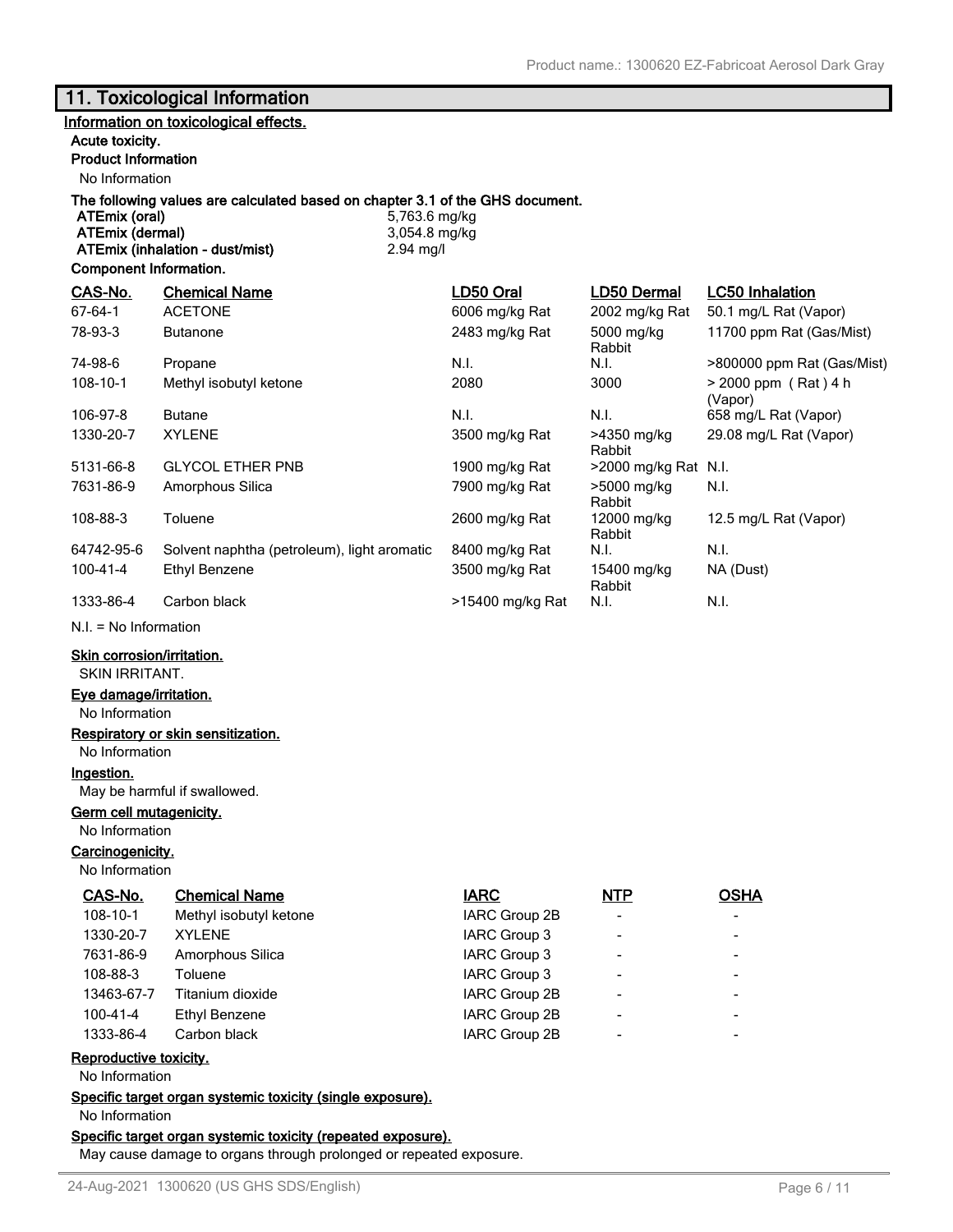### **Aspiration hazard.**

No Information

### **Primary Route(s) of Entry**

Inhalation

### **12. Ecological Information**

### **Toxicity.**

22.17% of the mixture consists of ingredient(s) of unknown aquatic toxicity

### **Ecotoxicity effects.**

| <b>Chemical Name</b>                                         | <b>Toxicity to algae</b>                                                                                                                                                                                                                            | <b>Toxicity to fish</b>                                                                                                                                                                                                                                                                                                                                                                                                                                                                                 | Toxicity to daphnia and other<br>aquatic invertebrates                                                                   |
|--------------------------------------------------------------|-----------------------------------------------------------------------------------------------------------------------------------------------------------------------------------------------------------------------------------------------------|---------------------------------------------------------------------------------------------------------------------------------------------------------------------------------------------------------------------------------------------------------------------------------------------------------------------------------------------------------------------------------------------------------------------------------------------------------------------------------------------------------|--------------------------------------------------------------------------------------------------------------------------|
| <b>ACETONE</b><br>$67 - 64 - 1$                              |                                                                                                                                                                                                                                                     | LC50 96 h Oncorhynchus mykiss<br>4.74 - 6.33 mL/L, LC50 96 h<br>Pimephales promelas 6210 -<br>8120 mg/L, LC50 96 h Lepomis<br>macrochirus 8300 mg/L                                                                                                                                                                                                                                                                                                                                                     | EC50 48 h Daphnia magna<br>10294 - 17704 mg/L, EC50 48 h<br>Daphnia magna 12600 - 12700<br>mg/L                          |
| <b>Butanone</b><br>78-93-3                                   |                                                                                                                                                                                                                                                     | LC50 96 h Pimephales promelas<br>3130 - 3320 mg/L                                                                                                                                                                                                                                                                                                                                                                                                                                                       | EC50 48 h Daphnia magna > 520<br>mg/L, EC50 48 h Daphnia magna<br>5091 mg/L, EC50 48 h Daphnia<br>magna 4025 - 6440 mg/L |
| Methyl isobutyl ketone<br>108-10-1                           | EC50 96 h Pseudokirchneriella<br>subcapitata 400 mg/L                                                                                                                                                                                               | LC50 96 h Pimephales promelas<br>496 - 514 mg/L                                                                                                                                                                                                                                                                                                                                                                                                                                                         | EC50 48 h Daphnia magna 170<br>mg/L                                                                                      |
| <b>XYLENE</b><br>1330-20-7                                   |                                                                                                                                                                                                                                                     | LC50 96 h Pimephales promelas<br>13.4 mg/L, LC50 96 h<br>Oncorhynchus mykiss 2.661 -<br>4.093 mg/L, LC50 96 h<br>Oncorhynchus mykiss 13.5 - 17.3<br>mg/L, LC50 96 h Lepomis<br>macrochirus 13.1 - 16.5 mg/L,<br>LC50 96 h Lepomis macrochirus<br>19 mg/L, LC50 96 h Lepomis<br>macrochirus 7.711 - 9.591 mg/L,<br>LC50 96 h Pimephales promelas<br>23.53 - 29.97 mg/L, LC50 96 h<br>Cyprinus carpio 780 mg/L, LC50<br>96 h Cyprinus carpio >780 mg/L,<br>LC50 96 h Poecilia reticulata<br>$30.26 - 40.$ | EC50 48 h water flea 3.82 mg/L,<br>LC50 48 h Gammarus lacustris<br>$0.6$ mg/L                                            |
| <b>Amorphous Silica</b><br>7631-86-9                         | EC50 72 h Pseudokirchneriella<br>subcapitata 440 mg/L                                                                                                                                                                                               | LC50 96 h Brachydanio rerio<br>5000 mg/L                                                                                                                                                                                                                                                                                                                                                                                                                                                                | EC50 48 h Ceriodaphnia dubia<br>7600 mg/L                                                                                |
| Toluene<br>108-88-3                                          | EC50 96 h Pseudokirchneriella<br>subcapitata >433 mg/L, EC50 72<br>h Pseudokirchneriella<br>subcapitata 12.5 mg/L                                                                                                                                   | LC50 96 h Pimephales promelas<br>15.22 - 19.05 mg/L, LC50 96 h<br>Pimephales promelas 12.6 mg/L,<br>LC50 96 h Oncorhynchus mykiss<br>5.89 - 7.81 mg/L, LC50 96 h<br>Oncorhynchus mykiss 14.1 -<br>17.16 mg/L, LC50 96 h<br>Oncorhynchus mykiss 5.8 mg/L,<br>LC50 96 h Lepomis macrochirus<br>11.0 - 15.0 mg/L, LC50 96 h<br>Oryzias latipes 54 mg/L, LC50 96<br>h Poecilia reticulata 28.2 mg/L,<br>LC50 96 h Poecilia reticulata<br>50.87 - 70.34 mg/L                                                 | EC50 48 h Daphnia magna 5.46 -<br>9.83 mg/L, EC50 48 h Daphnia<br>magna 11.5 mg/L                                        |
| Solvent naphtha (petroleum),<br>light aromatic<br>64742-95-6 |                                                                                                                                                                                                                                                     | LC50 96 h Oncorhynchus mykiss<br>$9.22$ mg/L                                                                                                                                                                                                                                                                                                                                                                                                                                                            | EC50 48 h Daphnia magna 6.14<br>mg/L                                                                                     |
| <b>Ethyl Benzene</b><br>$100 - 41 - 4$                       | EC50 72 h Pseudokirchneriella<br>subcapitata 4.6 mg/L, EC50 96 h<br>Pseudokirchneriella subcapitata<br>>438 mg/L, EC50 72 h<br>Pseudokirchneriella subcapitata<br>2.6 - 11.3 mg/L, EC50 96 h<br>Pseudokirchneriella subcapitata<br>$1.7 - 7.6$ mg/L | LC50 96 h Oncorhynchus mykiss<br>11.0 - 18.0 mg/L, LC50 96 h<br>Oncorhynchus mykiss 4.2 mg/L,<br>LC50 96 h Pimephales promelas<br>7.55 - 11 mg/L, LC50 96 h<br>Lepomis macrochirus 32 mg/L,<br>LC50 96 h Pimephales promelas<br>9.1 - 15.6 mg/L, LC50 96 h<br>Poecilia reticulata 9.6 mg/L                                                                                                                                                                                                              | EC50 48 h Daphnia magna 1.8 -<br>$2.4$ mg/L                                                                              |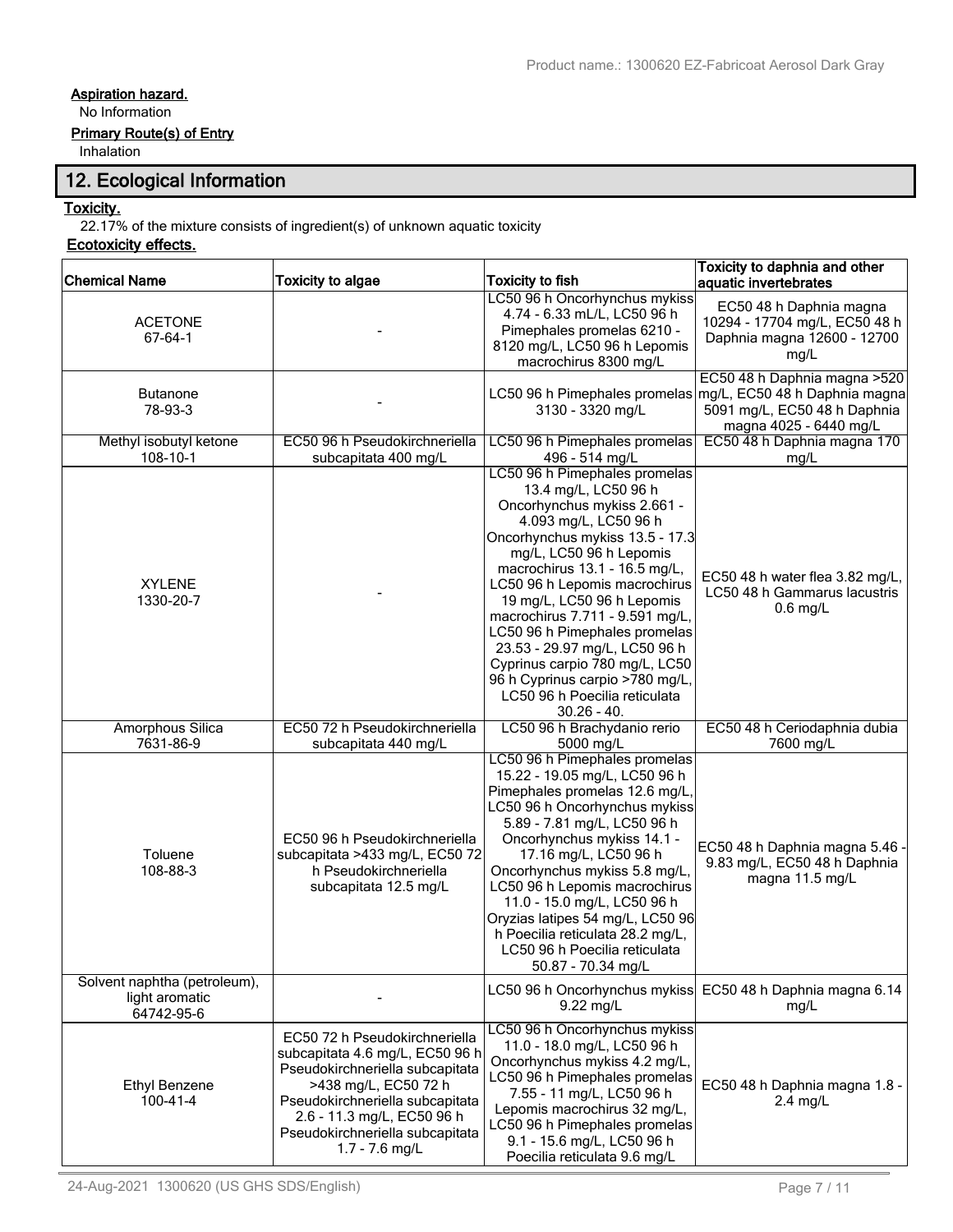### **Persistence and degradability.**

No data are available on the product itself.

#### **Bioaccumulative potential.**

Discharge into the environment must be avoided.

| CAS-No.           | <b>Chemical Name</b>   | log POW       |
|-------------------|------------------------|---------------|
| $67 - 64 - 1$     | <b>ACETONE</b>         | $-0.24$       |
| 78-93-3           | <b>Butanone</b>        | 0.3           |
| 74-98-6           | Propane                | 2.3           |
| 108-10-1          | Methyl isobutyl ketone | 1.19          |
| 106-97-8          | <b>Butane</b>          | 2.89          |
| 1330-20-7         | <b>XYLENE</b>          | $2.77 - 3.15$ |
| 108-88-3          | Toluene                | 2.7           |
| 100-41-4          | Ethyl Benzene          | 3.2           |
| Mobility in soil. |                        |               |

No information

### **Other adverse effects.**

No information

### **13. Disposal Considerations**

#### **Waste Disposal Guidance.**

Disposal should be in accordance with applicable regional, national and local laws and regulations.

Empty containers should be taken to an approved waste handling site for recycling or disposal.

### **14. Transport Information**

### **DOT**

| <b>Shipping Name:</b><br><b>Hazard Class:</b><br>UN/NA Number:<br>Packing Group:<br><b>Additional Information:</b> | Aerosol<br>2.1<br>1950<br>II<br>LTD QTY: This product may be reclassified as "limited quantity" per 49 CFR 173.150 (b)(2) and 49<br>CFR 172 Special Provision 149. |
|--------------------------------------------------------------------------------------------------------------------|--------------------------------------------------------------------------------------------------------------------------------------------------------------------|
| IMDG                                                                                                               |                                                                                                                                                                    |
| <b>Proper Shipping Name:</b><br><b>Hazard Class:</b><br><b>UN Number:</b><br><b>Packing Group:</b>                 | Aerosol<br>2.1<br>1950<br>Ш                                                                                                                                        |
| <b>IATA</b>                                                                                                        |                                                                                                                                                                    |
| <b>Proper Shipping Name:</b>                                                                                       | UN1950, Aerosol                                                                                                                                                    |
| <b>Hazard Class:</b>                                                                                               | 2.1                                                                                                                                                                |
| <b>Packing Group:</b>                                                                                              | Ш                                                                                                                                                                  |
| 15. Regulatory Information                                                                                         |                                                                                                                                                                    |

# **International Inventories:**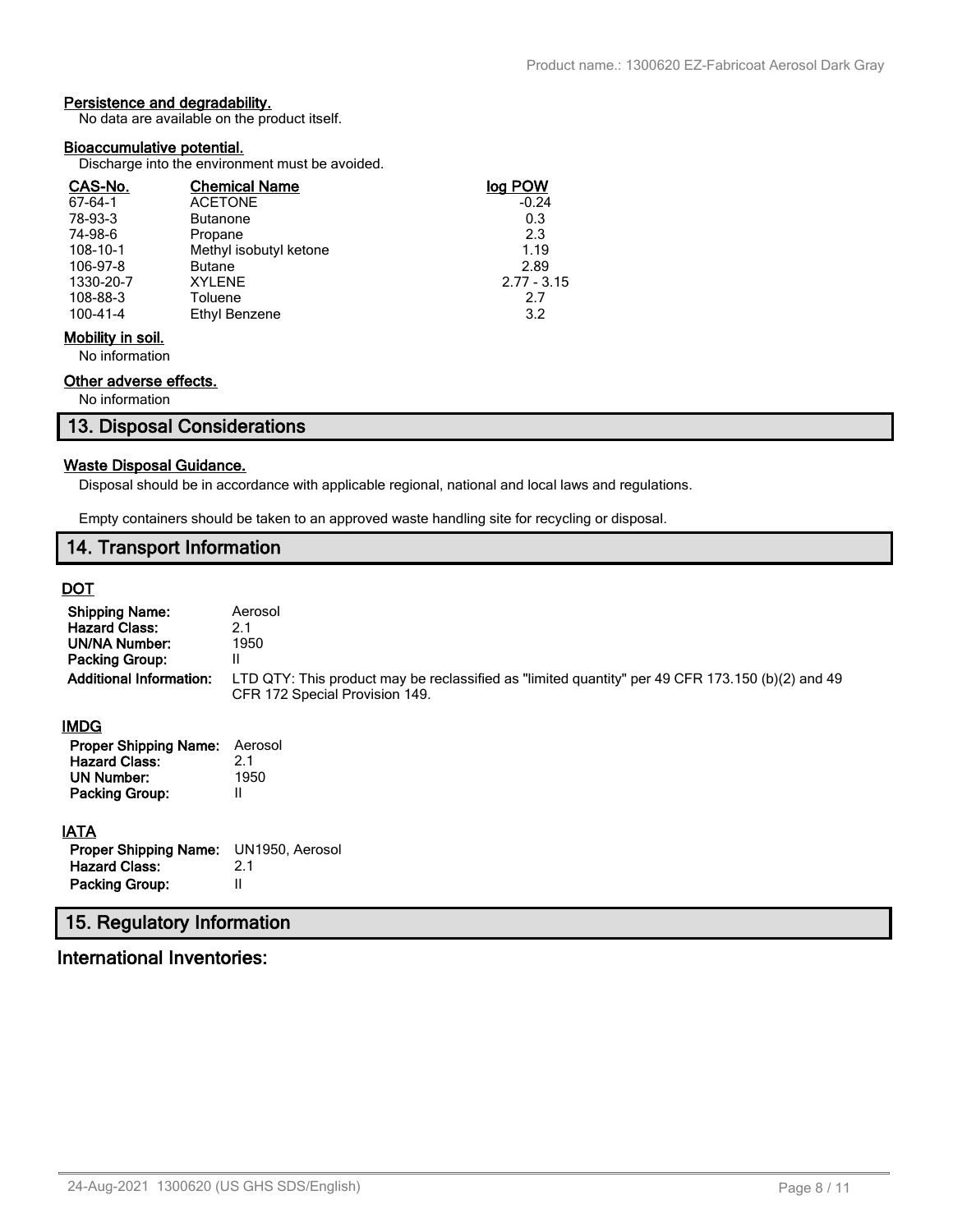| <b>TSCA</b>          | Complies                                                                                          |
|----------------------|---------------------------------------------------------------------------------------------------|
| <b>DSL</b>           |                                                                                                   |
| <b>DSL/NDSL</b>      |                                                                                                   |
| <b>EINECS/ELINCS</b> |                                                                                                   |
| <b>ENCS</b>          |                                                                                                   |
| <b>IECSC</b>         |                                                                                                   |
| <b>KECI</b>          |                                                                                                   |
| <b>PICCS</b>         |                                                                                                   |
| <b>AICS</b>          |                                                                                                   |
| <b>NZIOC</b>         |                                                                                                   |
| <b>TCSI</b>          |                                                                                                   |
| <b>TSCA</b>          | United States Toxic Substances Control Act Section 8(b) Inventory.                                |
| <b>DSL</b>           | Canadian Domestic Substances List.                                                                |
| <b>DSL/NDSL</b>      | Canadian Domestic Substances List/Canadian Non-Domestic Substances List                           |
| <b>EINECS/ELINCS</b> | European Inventory of Existing Chemical Substances/European List of Notified Chemical Substances. |
| <b>ENCS</b>          | Japan Existing and New Chemical Substances.                                                       |
| <b>IECSC</b>         | China Inventory of Existing Chemical Substances.                                                  |
| <b>KECL</b>          | Korean Existing and Evaluated Chemical Substances.                                                |
| <b>PICCS</b>         | Philippines Inventory of Chemicals and Chemical Substances.                                       |
| <b>AICS</b>          | Australian Inventory of Chemical Substances.                                                      |
| <b>NZIoC</b>         | New Zealand Inventory of Chemicals.                                                               |
| <b>TCSI</b>          | Taiwan Chemical Substance Inventory                                                               |

## **U.S. Federal Regulations:**

### **SARA SECTION 313:**

This product contains the following substances subject to the reporting requirements of Section 313 of Title III of the Superfund Amendment and Reauthorization Act of 1986 and 40 CFR part 372: .

| <b>Chemical Name</b>   | CAS-No.   | <b>Weight Percent</b> |
|------------------------|-----------|-----------------------|
| Methyl isobutyl ketone | 108-10-1  | 10-25                 |
| XYLENE                 | 1330-20-7 | $1.0 - 2.5$           |
| Ethyl Benzene          | 100-41-4  | $0.1 - 1.0$           |

### **TOXIC SUBSTANCES CONTROL ACT 12(b):**

This product does not contain any chemicals that are subject to the reporting requirements of TSCA 12(b).

### **CALIFORNIA PROPOSITION 65 CARCINOGENS**



Warning: The following ingredients present in the product are known to the state of California to cause Cancer:.

| <b>Chemical Name</b>      | CAS-No.        |
|---------------------------|----------------|
| Methyl isobutyl ketone    | $108 - 10 - 1$ |
| Titanium dioxide          | 13463-67-7     |
| Ethyl Benzene             | $100 - 41 - 4$ |
| Carbon black              | 1333-86-4      |
| Benzene, (1-methylethyl)- | $98 - 82 - 8$  |

### **CALIFORNIA PROPOSITION 65 REPRODUCTIVE TOXINS**

# WARNING

Warning: The following ingredients present in the product are known to the state of California to cause birth defects, or other reproductive hazards.

| Chemical Name          | <b>CAS-No.</b> |
|------------------------|----------------|
| Methyl isobutyl ketone | 108-10-1       |
| Toluene                | 108-88-3       |